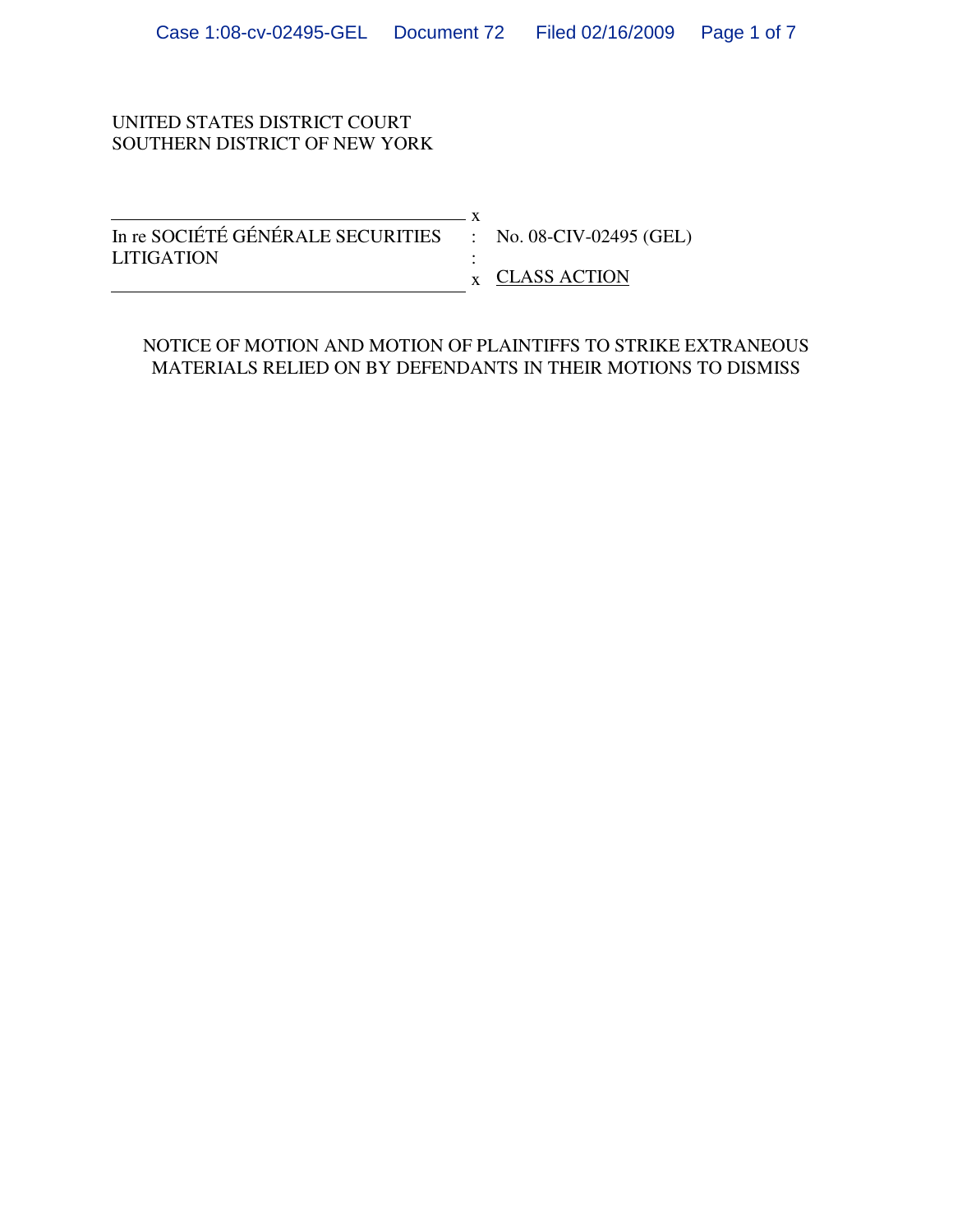PLEASE TAKE NOTICE that, based upon the Memorandum of Law in Support of Plaintiffs' Motion to Strike Extraneous Materials Relied on by Defendants in Their Motion to Dismiss, the accompanying Declaration of Ryan A. Llorens and the exhibits thereto, and the pleadings on file herein, Plaintiffs will move this Court, before the Honorable Gerard E. Lynch, at the Daniel Patrick Moynihan United States Courthouse, 500 Pearl Street, New York, New York 10007, on a date and time to be scheduled by the Court, for an order striking:

1. The following exhibits to the Declaration of Scott D. Musoff in Support of the Société Générale Defendants' Motions to Dismiss the First Amended and Consolidated Complaint:

- Ex. 1 John Cassidy, *Anatomy of a Meltdown*, New Yorker, Dec. 1, 2008.
- Ex. 7 Tom Barkley, *IMF Sees U.S. Maladies Infecting World Economy*, Wall St. J., Apr. 10, 2008.
- Ex. 8 *CSI: Credit Crunch*, Economist, Oct. 18, 2007.
- Ex. 9 Sebastian Boyd, *BNP Paribas Freezes Funds as Loan Losses Roil Markets (Update 5)*, Bloomberg.com.
- Ex. 10 Andrew Ross Sorkin, *Bids to Halt Financial Crisis Reshape Landscape of Wall Street*, N.Y. Times, Sept. 15, 2008.
- Ex. 11 Andrew Ross Sorkin, *In Sweeping Move, Fed Backs Buyout and Wall Street Loans*, N.Y. Times, Mar. 17, 2008.
- Ex. 12 Damian Paletta, *Banks That Went Bust*, wsj.com.
- Ex. 13 James R. Hagerty et al., *U.S. Seizes Mortgage Giants*, Wall St. J., Sept. 8, 2008.
- Ex. 14 Matthew Karnitschnig et al., *U.S. to Take Over AIG in \$85 Billion Bailout; Central Banks Inject Cash as Credit Dries Up*, Wall St. J., Sept. 17, 2008.
- Ex. 15 Daniel Dombey et al., *Fall in Markets as Bail-out Is Approved*, Fin. Times, Oct. 3, 2008.
- Ex. 16 Andrew Ross Sorkin & Vikas Bajaj, *Shift for Goldman and Morgan Marks the End of an Era*, N.Y. Times, Sept. 22, 2008.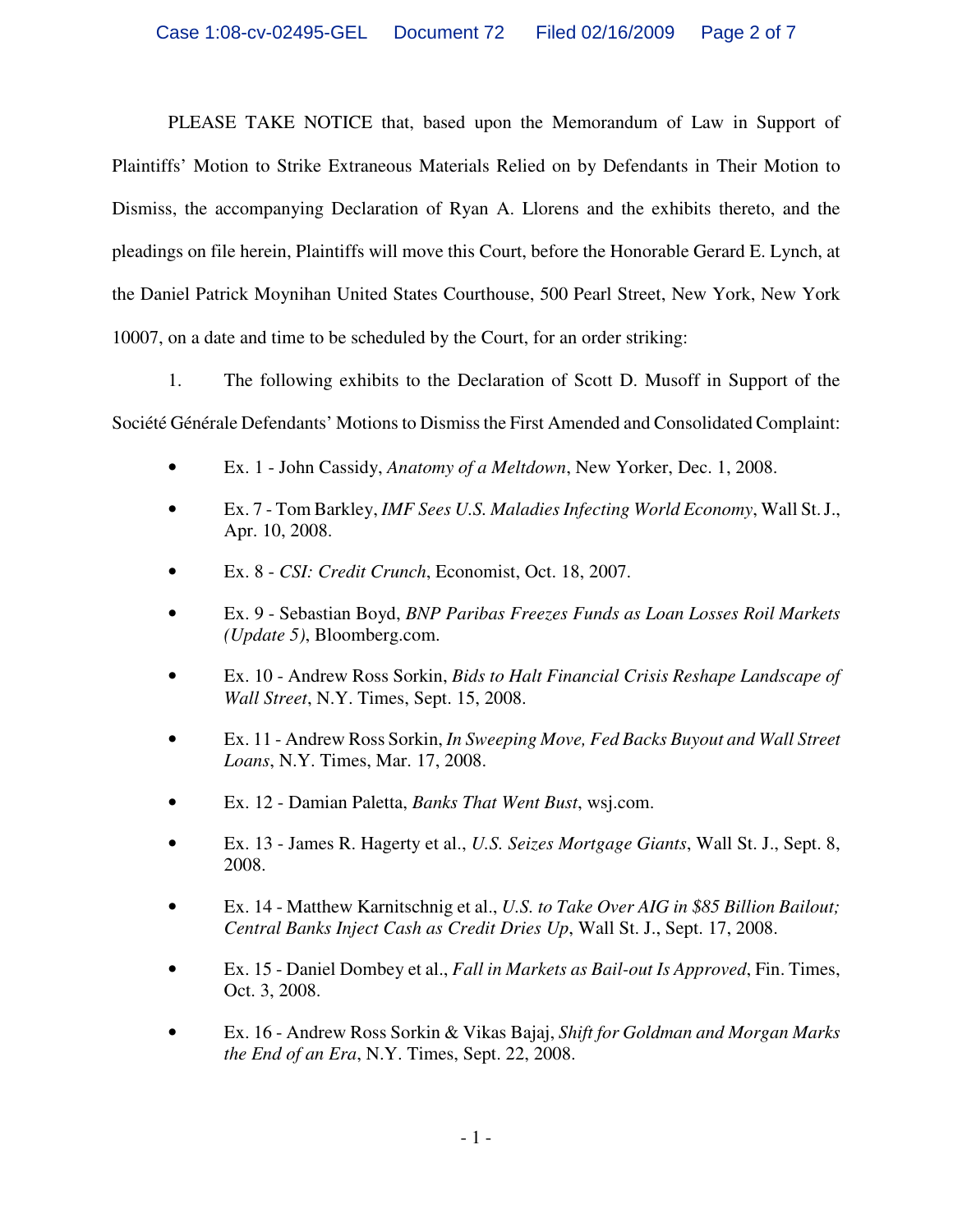- Ex. 17 Henry Chu & Christian Retzlaff, *Sweeping Bank Bailouts Unite Europe*, L.A. Times, Oct. 14, 2008.
- Ex. 18 Elena Logutenkova & Warren Giles, *Switzerland Bails Out UBS; Credit Suisse Raises Funds (Update 2)*, Bloomberg.com.
- Ex. 19 Gabi Thesing, *German Consumer Confidence Unexpectedly Rises on Oil-Price Drop*, Bloomberg.com.
- Ex. 21 Institute of International Finance, *Final Report of the IIF Committee on Market Best Practices* (July 2008).
- Ex. 27 Katrin Bennhold & Nicola Clark, *Bank Was Unaware of Rogue Trades, Police Say*, Int'l Herald Trib., Aug. 1, 2008.
- Ex. 28 *SocGen Rogue Trader Kerviel to Take Full Blame Case Papers*, Dow Jones Business News, Dec. 9, 2008.
- Ex. 36 Jian Hu, *Structured Finance CDO Ratings Surveillance Brief: September 2007*, Moody's Investors Service, Oct. 23, 2007.
- Ex. 37 Laurie S. Goodman et al., *Subprime Mortgage Credit Derivatives* (2008).
- Ex. 38 Robert Stowe England, *The Mounting Toll*, Mortgage Banking, Vol. 68 Issue 4, Jan. 2008.
- Ex. 39 Ben Logan, *The ABX Index: A Pricing Conundrum*, Credit*,* May 2008.
- Ex. 40 Press Release, SEC, SEC Office of the Chief Accountant and FASB Staff Clarification on Fair Value Accounting, Sept. 30, 2008.
- Ex. 41 Press Release, Autorité des Marchés Financiers, Recommendation on Fair Value Measurement of Certain Financial Instruments, Oct. 15, 2008.
- Ex. 50 *Subprime Impact on French Banks Limited-SocGen*, Reuters News, Dec. 19, 2007.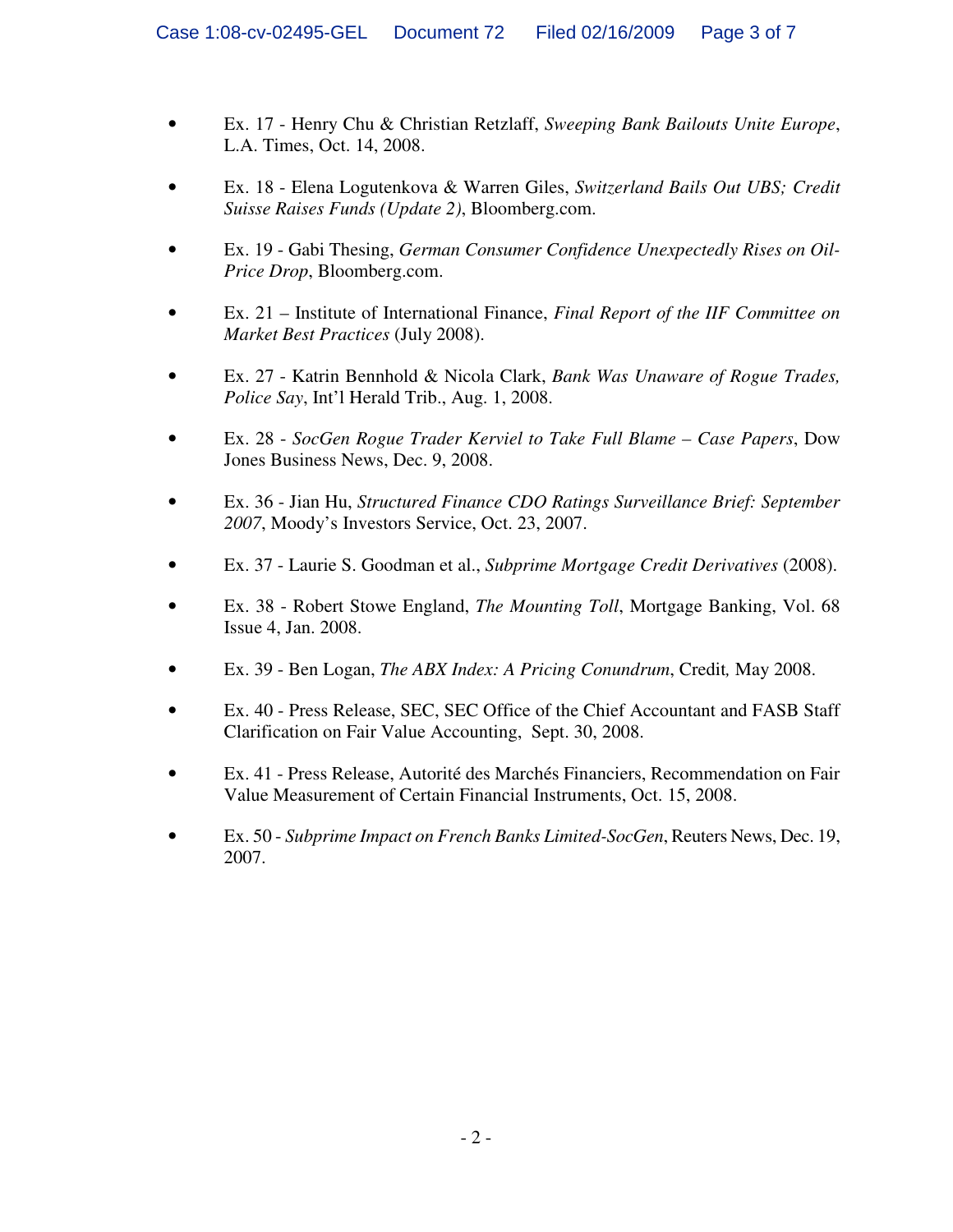2. The Declaration of Gérard Gardella in Support of the Société Générale Defendants'

Motions to Dismiss the Complaint.

DATED: February 16, 2009 COUGHLIN STOIA GELLER RUDMAN & ROBBINS LLP PATRICK J. COUGHLIN THEODORE J. PINTAR RYAN A. LLORENS JESSICA T. SHINNEFIELD

> s/ Theodore J. Pintar THEODORE J. PINTAR

655 West Broadway, Suite 1900 San Diego, CA 92101 Telephone: 619/231-1058 619/231-7423 (fax)

COUGHLIN STOIA GELLER RUDMAN & ROBBINS LLP SAMUEL H. RUDMAN 58 South Service Road, Suite 200 Melville, NY 11747 Telephone: 631/367-7100 631/367-1173 (fax)

COUGHLIN STOIA GELLER RUDMAN & ROBBINS LLP RANDI D. BANDMAN 52 Duane Street, 7th Floor New York, NY 10007 Telephone: 212/693-1058 212/693-7423 (fax)

COUGHLIN STOIA GELLER RUDMAN & ROBBINS LLP MICHAEL F. GHOZLAND SEAN K. COLLINS 9601 Wilshire Blvd., Suite 510 Los Angeles, CA 90210 Telephone: 310/859-3100 310/278-2148 (fax)

Lead Counsel for Plaintiffs

S:\CasesSD\Societe Generale\_SocGen\not00057569.doc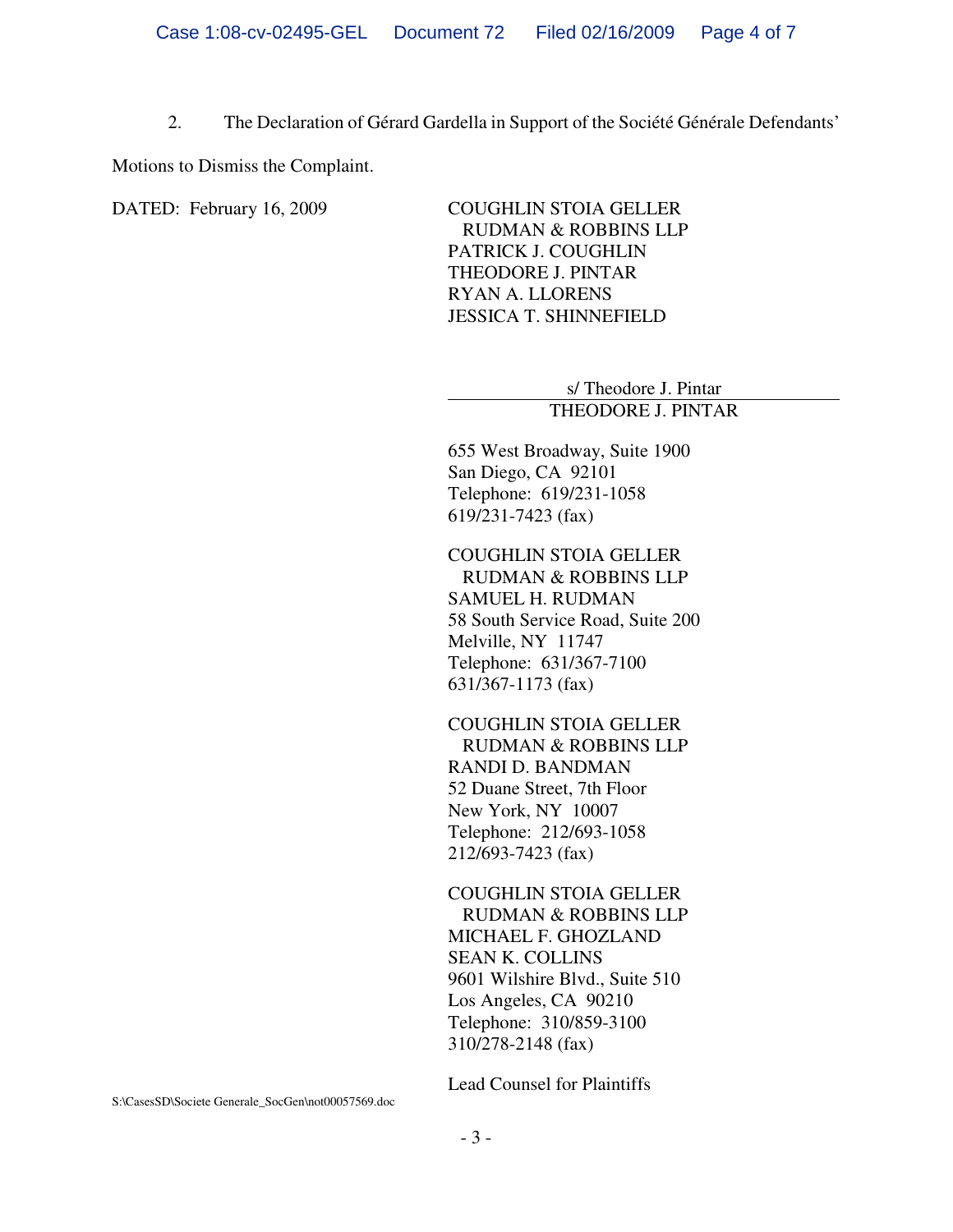#### CERTIFICATE OF SERVICE

I hereby certify that on February 16, 2009, I electronically filed the foregoing with the Clerk of the Court using the CM/ECF system which will send notification of such filing to the e-mail addresses denoted on the attached Electronic Mail Notice List, and I hereby certify that I have mailed the foregoing document or paper via the United States Postal Service to the non-CM/ECF participants indicated on the attached Manual Notice List.

I certify under penalty of perjury under the laws of the United States of America that the foregoing is true and correct. Executed on February 16, 2009.

> s/ Theodore J. Pintar THEODORE J. PINTAR

COUGHLIN STOIA GELLER RUDMAN & ROBBINS LLP 655 West Broadway, Suite 1900 San Diego, CA 92101-3301 Telephone: 619/231-1058 619/231-7423 (fax)

E-mail:tedp@csgrr.com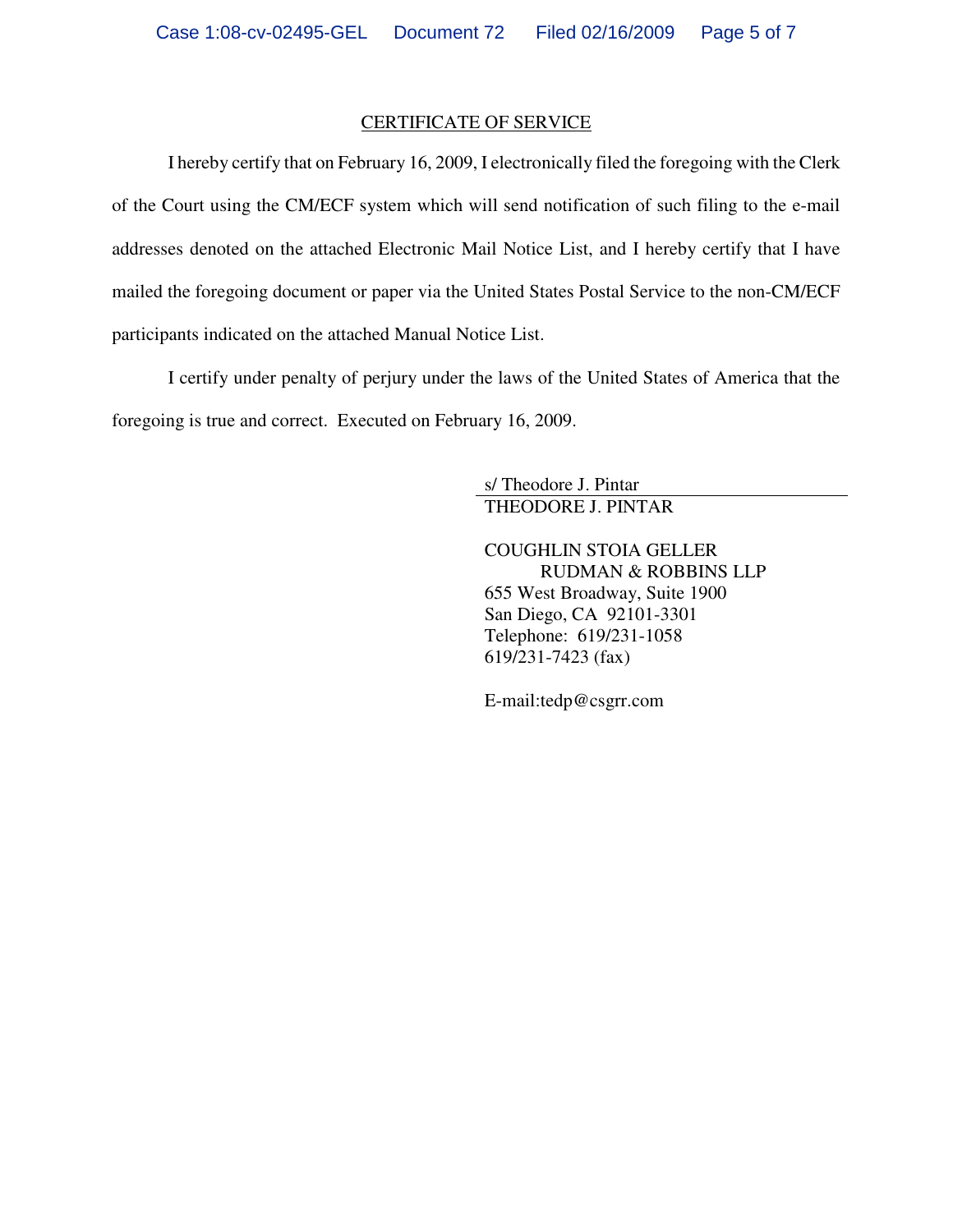# **Mailing Information for a Case 1:08-cv-02495-GEL**

## **Electronic Mail Notice List**

The following are those who are currently on the list to receive e-mail notices for this case.

- **Randi Dawn Bandman**  randib@csgrr.com
- **Elizabeth Ann Berney**  eberney@cmht.com,tgraham@cmht.com
- **Kent Andrew Bronson**  kbronson@milberg.com
- **Robert Samuel Cohen**  rcohen@kirkland.com,kenymanagingclerk@kirkland.com
- **Sean Kennedy Collins**  scollins@csgrr.com
- **Michael Fred Ghozland**  mghozland@csgrr.com
- **Mark C. Holscher**  mholscher@kirkland.com
- **Bryan Joshua Levine**  bryan.levine@skadden.com
- **Ryan A. Llorens**  ryanl@csgrr.com
- **Joseph Andrew Matteo**  jmatteo@skadden.com
- **Scott D. Musoff**  smusoff@skadden.com
- **James Stuart Notis**  jnotis@gardylaw.com
- **Theodore J. Pintar**  tedp@csgrr.com,karenc@csgrr.com,e\_file\_sd@csgrr.com
- **Ira M. Press**  ipress@kmllp.com